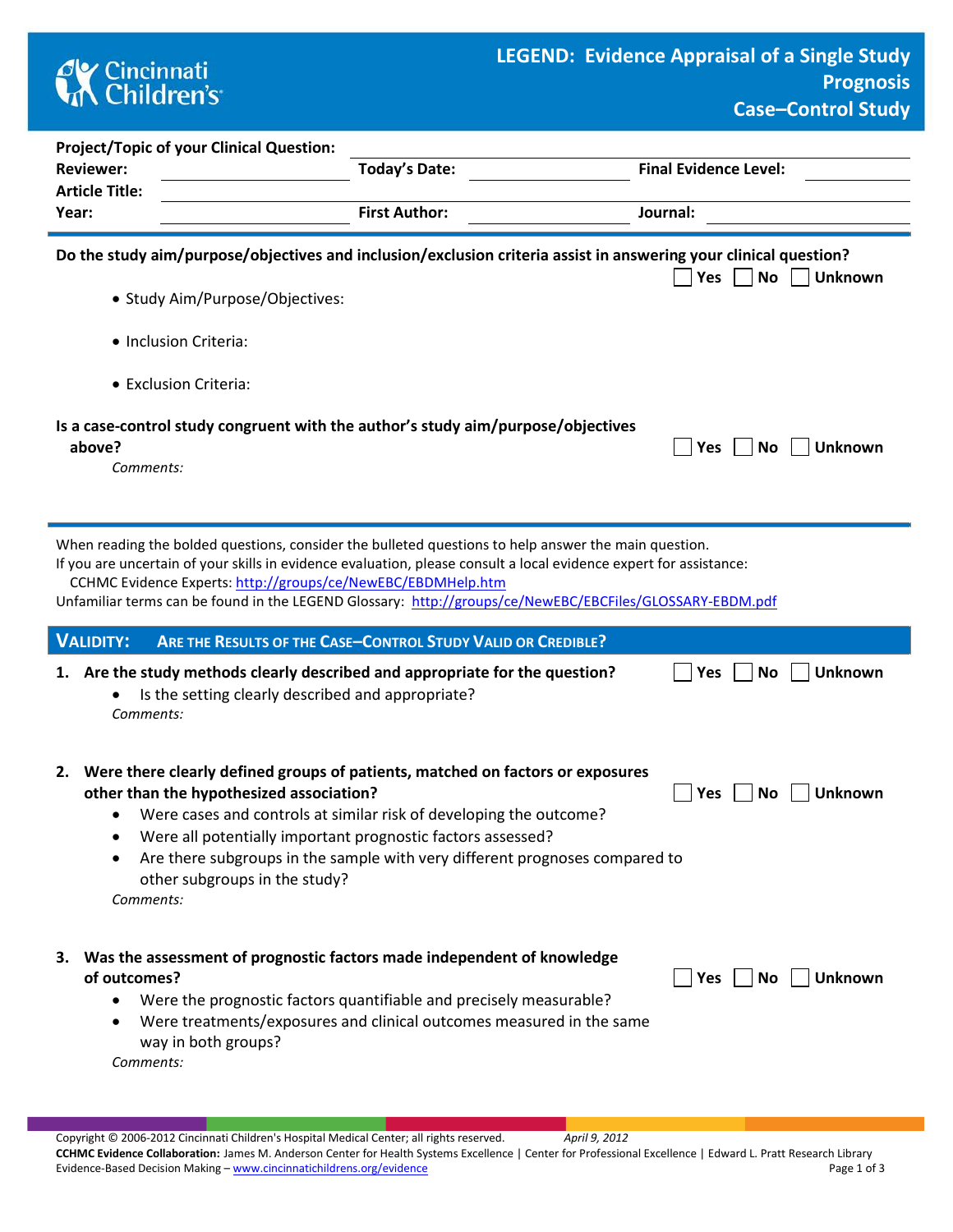|    | Cincinnati<br>Children's                                                                                                                                                                                                                                                                                          | <b>LEGEND: Evidence Appraisal of a Single Study</b> |                         | <b>Prognosis</b><br><b>Case-Control Study</b> |
|----|-------------------------------------------------------------------------------------------------------------------------------------------------------------------------------------------------------------------------------------------------------------------------------------------------------------------|-----------------------------------------------------|-------------------------|-----------------------------------------------|
|    | 4. Were all participants accounted for at the conclusion of the study?<br>Were missing data explained?<br>Comments:                                                                                                                                                                                               |                                                     | <b>No</b><br><b>Yes</b> | <b>Unknown</b>                                |
|    | 5. Was there freedom from conflict of interest?<br>Sponsor/Funding Agency or Investigators<br>Comments:                                                                                                                                                                                                           |                                                     | <b>No</b><br><b>Yes</b> | <b>Unknown</b>                                |
|    | <b>RELIABILITY:</b><br><b>ARE THESE VALID STUDY RESULTS IMPORTANT?</b>                                                                                                                                                                                                                                            |                                                     |                         |                                               |
|    | 6. Were the statistical analysis methods appropriate?<br>Were the statistical analysis methods clearly described?<br>If subgroups in the sample had different prognostic factors (e.g., demographics,<br>disease specifics, comorbidity), was an adjustment made for the differences between groups?<br>Comments: |                                                     | No<br><b>Yes</b>        | <b>Unknown</b>                                |
| 7. | Did the study have a sufficiently large sample size?<br>Was a power analysis described?<br>Did the sample size achieve or exceed that resulting from the power analysis?<br>Did each subgroup also have sufficient sample size (e.g., at least 6 to 12 participants)?<br>Comments:                                |                                                     | No.<br>Yes              | <b>Unknown</b>                                |
|    | 8. What are the main results of the study? (e.g., Helpful data: Page #, Table #, Figures, Graphs)                                                                                                                                                                                                                 |                                                     |                         |                                               |
|    | Is there a strong association between exposure and outcome? (What is the estimate of risk?)                                                                                                                                                                                                                       |                                                     |                         |                                               |
|    | What were the measures of statistical uncertainty (e.g., precision)?<br>(Were the results presented with Confidence Intervals or Standard Deviations?)                                                                                                                                                            |                                                     |                         |                                               |
|    | 9. Were the results statistically significant?<br>Comments:                                                                                                                                                                                                                                                       |                                                     | Yes<br>No.              | <b>Unknown</b>                                |
|    | 10. Were the results clinically significant?<br>If potential confounders were identified, were they discussed in relationship<br>$\bullet$<br>to the results?<br>Comments:                                                                                                                                        |                                                     | Yes<br>No.              | <b>Unknown</b>                                |